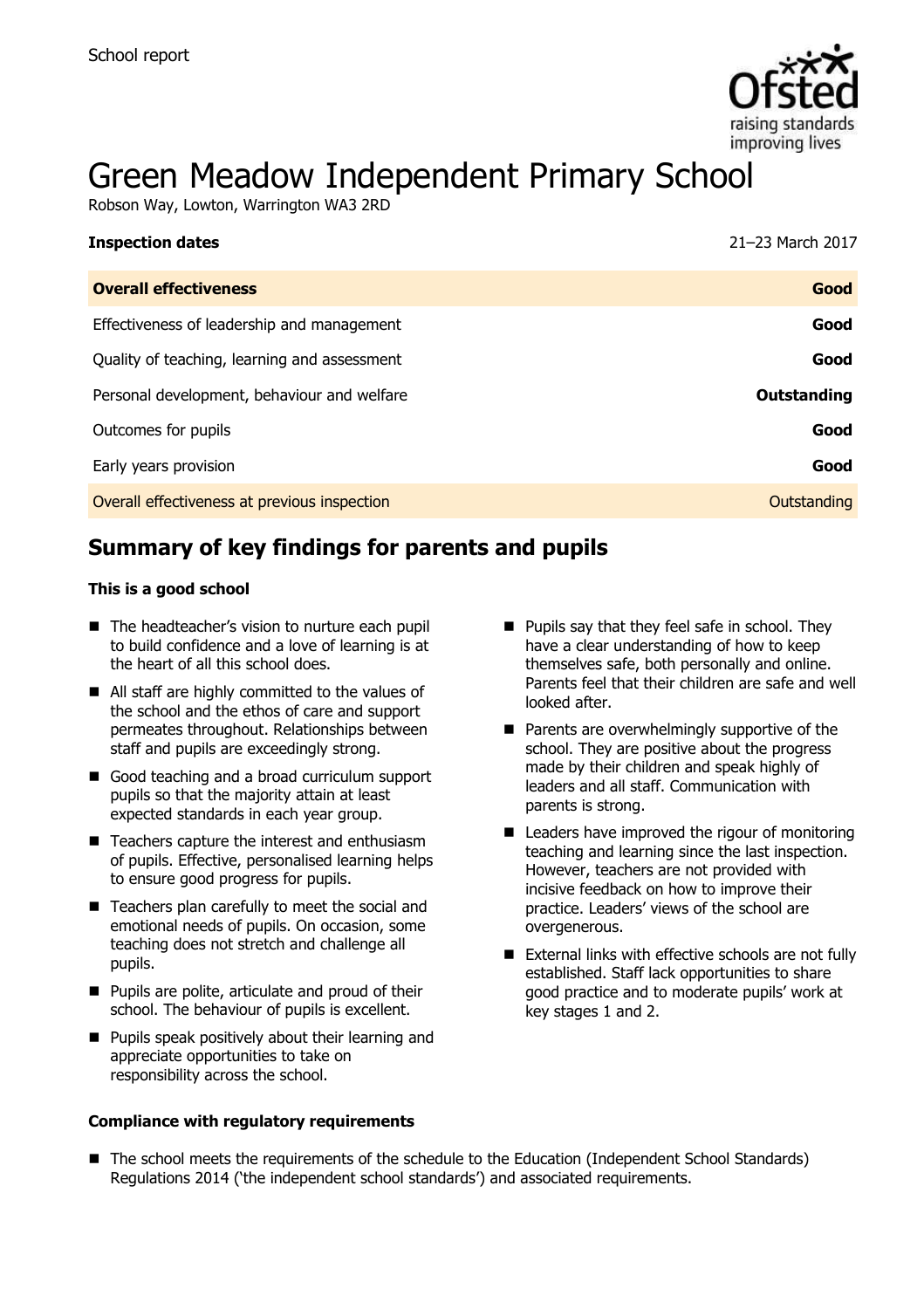

# **Full report**

## **What does the school need to do to improve further?**

- **IMPROVE the quality of leadership and management by:** 
	- ensuring that feedback to teachers clearly identifies how they can improve their practice
	- develop links with other schools so that effective practice can be shared and opportunities taken for moderation at key stage 1 and key stage 2
	- ensuring that the school's self-evaluation is precise and gives an accurate picture of the school's strengths and areas for development.
- Improve the quality of teaching and learning by:
	- systematically tracking and analysing the progress that pupils make across all subjects from their starting points in order to take action to ensure rapid and sustained progress across the curriculum
	- ensuring that learning activities and teachers' subject knowledge consistently stretch and challenge pupils of all abilities, particularly the most able
	- ensuring that written feedback for pupils consistently follows the school's policy.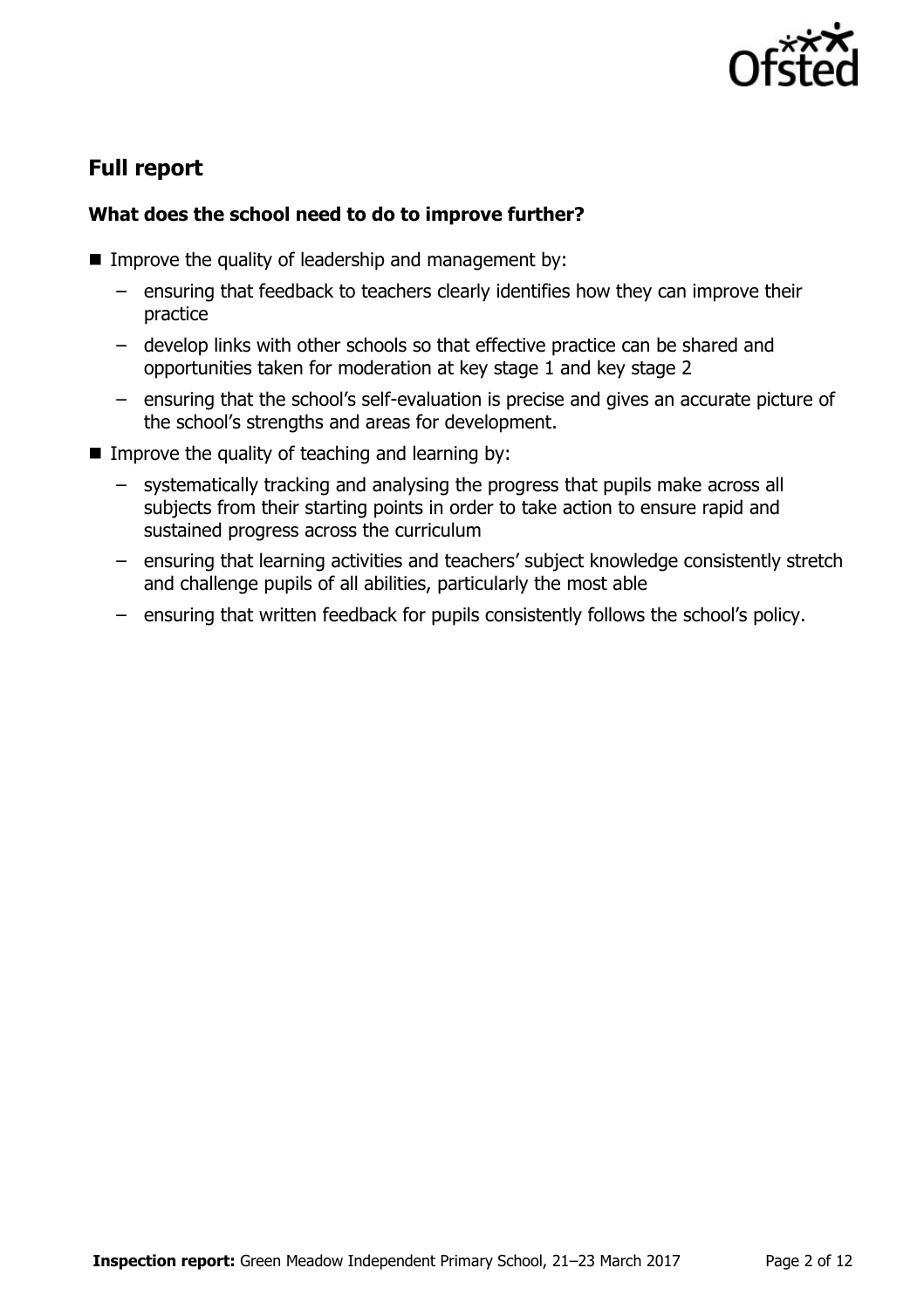

## **Inspection judgements**

#### **Effectiveness of leadership and management Good**

- The school met all of the independent school standards by the end of the inspection. The provision of an appropriate medical room, compliant website and access to required information for parents now meet the standards set by the Department for Education.
- Green Meadow Primary is a good school. The vision and commitment of the headteacher to provide a nurturing and caring environment for all pupils is palpable throughout the school. With the headteacher's strong vision and the support of the management team, staff provide good opportunities for pupils to grow in confidence, enjoy school and make good progress.
- Leaders have the support of parents, staff and pupils. Staff are highly committed to pupils and are fully supportive of the inclusive ethos of the school. Relationships between pupils, staff and parents are a strength of the school.
- Leaders thread the values of respect, tolerance and diversity throughout the life of the school. There are regular activities to celebrate differences in people, cultures and religions, which encourage pupils to develop into caring and respectful citizens. Pupils' spiritual, moral, social and cultural development is promoted well.
- Leaders ensure a broad and balanced curriculum which follows the national curriculum. Pupils' learning is enriched with additional extra-curricular activities such as cakedecorating, recorder, rounders, computer and craft clubs. There are plenty of opportunities on offer to spark the enthusiasm and curiosity of pupils. As a result of this varied and interesting programme, pupils enjoy their learning.
- Senior leaders know the pupils and school well, but the self-evaluation of the school's effectiveness is overgenerous. Leaders accept that links with external partners, such as other successful schools, would enable them to more robustly analyse their performance and more stringently hold themselves to account.
- Teachers' performance is managed effectively. Leaders set targets for improvement and quality assure the provision, but incisive feedback following lesson observations is not given to teachers. Teachers have little opportunity to learn from best practice outside school.
- Leaders track pupils' attainment against the national curriculum expectations for their age. Teachers use this assessment well to plan future learning. However, assessment is not finely developed enough to enable leaders to assess precisely the progress pupils make against their own individual starting points. New systems are being developed but are not as yet fully in place across the school.
- Communication with parents is strong. Parents feel supported and listened to. Parents are overwhelmingly supportive of the school and the support provided by leaders and teachers to improve the confidence and self-esteem of children.

#### **Governance**

■ The headteacher is the sole proprietor of the school. There is no governing body.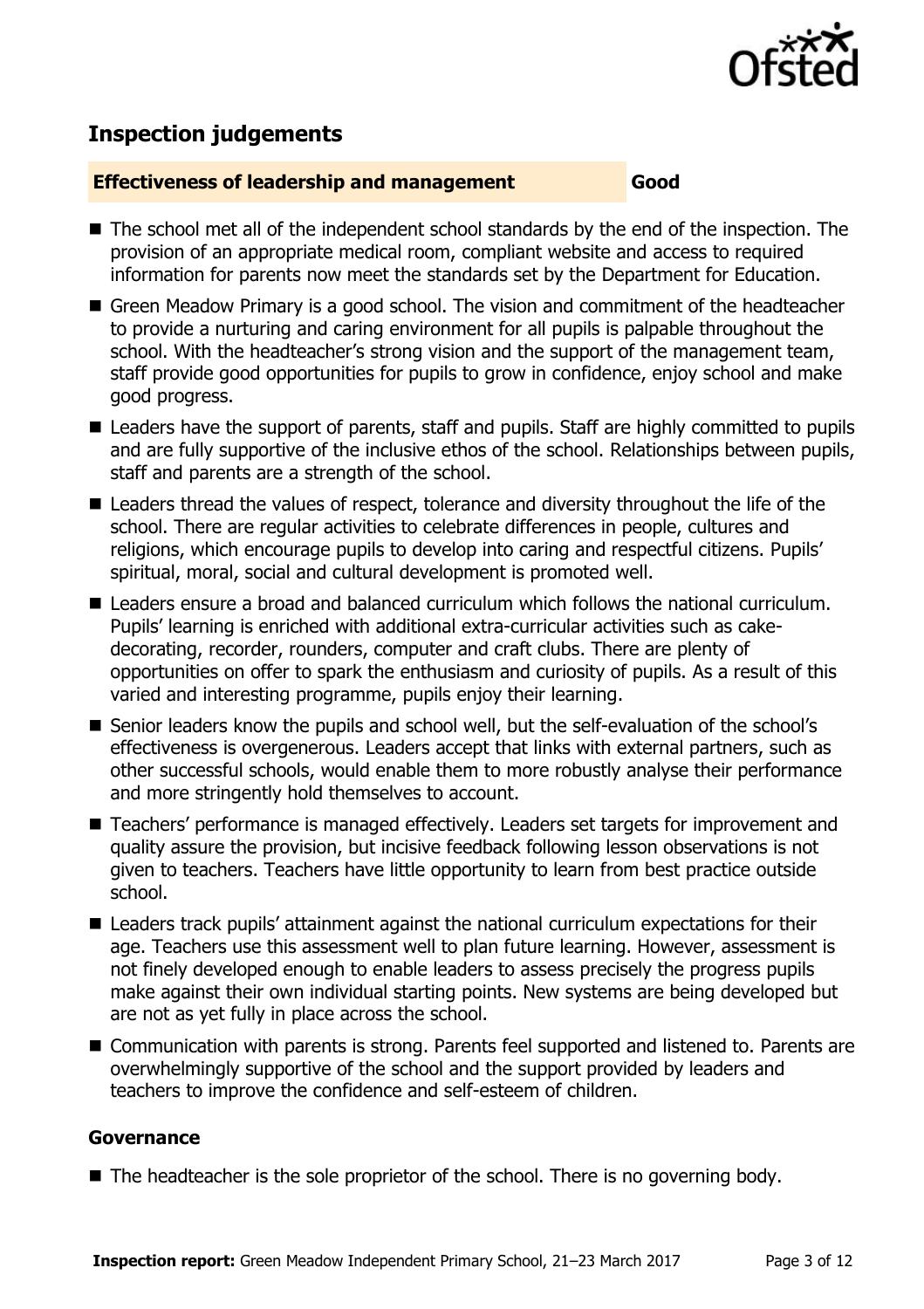

- The headteacher and senior management team work closely to effectively govern the school and ensure that policies are up to date and take account of latest government guidelines.
- The proprietor ensures that the statutory requirements of the early years are met.

## **Safeguarding**

- The arrangements for safeguarding are effective. The independent school standards for safeguarding are met. The school's current safeguarding policy is up to date and is available on the school website.
- Leaders work closely with parents and external agencies as appropriate to make sure that all pupils are safe and supported. Parents are positive about the school's approach to safeguarding and are confident in staff to keep their children safe at school.
- Appropriate training for staff is undertaken regularly and all staff are fully aware of their responsibilities in ensuring that pupils are safe. They carry out their roles with vigilance and care.
- $\blacksquare$  The premises are well maintained and safe.

## **Quality of teaching, learning and assessment Good**

■ The quality of teaching, learning and assessment is good.

- **Pupils show a good level of interest in their lessons and are enthusiastic about their** learning. Attitudes to learning are exceedingly positive throughout the school. Positive relationships between pupils and staff help pupils in their learning as pupils want to do well to make staff proud of them.
- Teachers show care and respect for pupils and create a safe environment for learning. As a result, pupils are able to take risks and contribute ideas, even when they are unsure of themselves.
- Teachers plan lessons well to meet the requirements of the national curriculum. Lessons are pitched appropriately to enable pupils to reach age-related expectations.
- Teachers provide clear explanations and frequently question pupils to probe their understanding. Teaching assistants are deployed effectively, are skilled and make a positive difference to pupils' learning. When pupils struggle, support is quickly provided and a range of effective strategies is used to help pupils to catch up.
- A broad and balanced curriculum of a wide range of subjects enables pupils to develop a wide range of skills and knowledge. For example, Year 6 pupils in geography were studying earthquakes and could talk confidently about building infrastructures and the impact of different footprints for buildings.
- **Pupils make good progress across the wider curriculum. The teaching of art is a strength** across the school. Pupils learn about different artists and acquire a range of techniques from early years through to upper primary. They produce impressive artefacts and develop good artistic skills.
- **Pupils' reading, writing and mathematics skills are developed well in the early years and**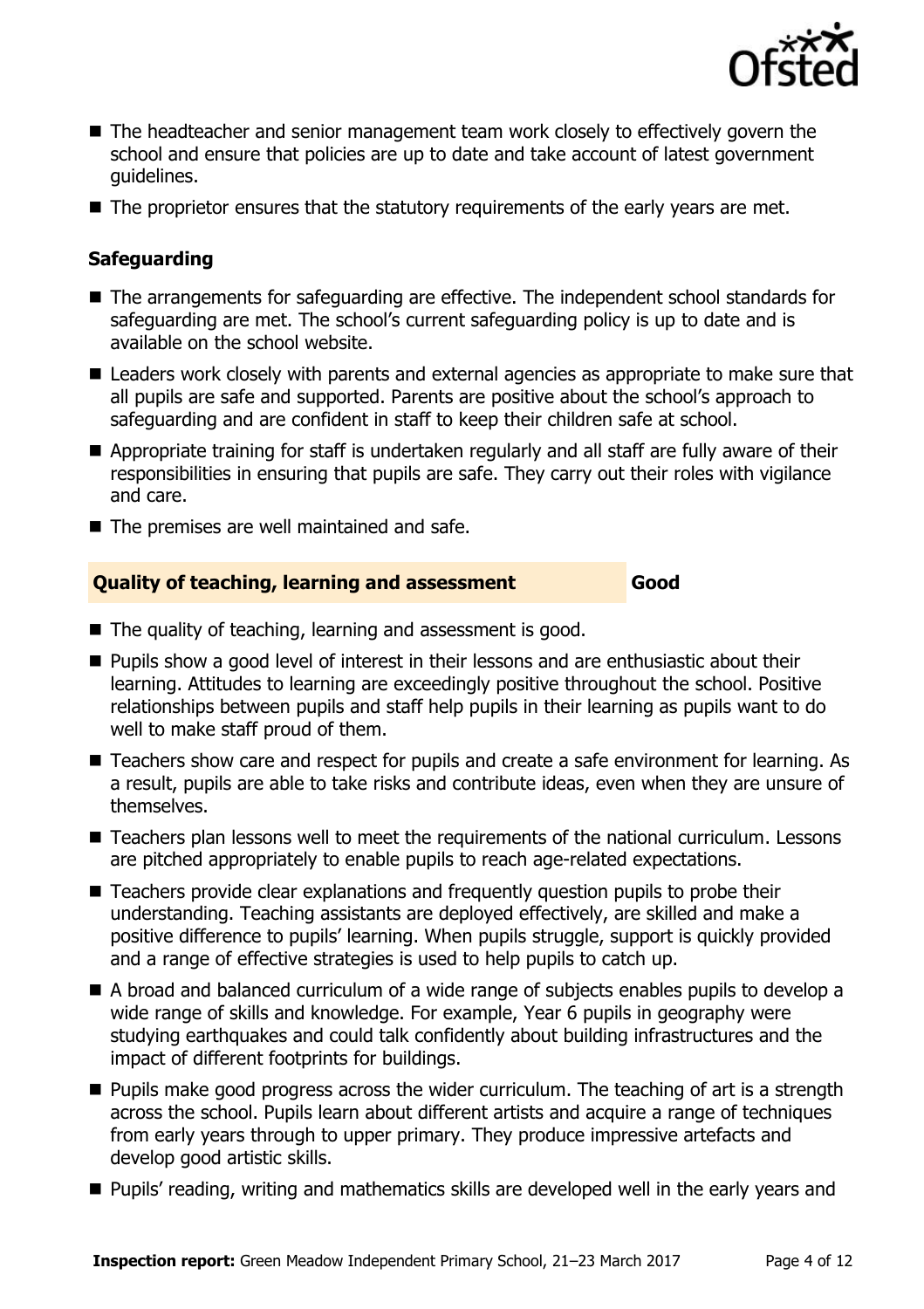

are built on as they progress through the school. The teaching of writing is strong and clear progress can be seen as pupils move from short words to sentences to developing the stamina needed for extended writing.

- There is a strong culture of reading throughout the school. Lessons often begin with a book as the stimulus for learning. The library is well stocked and provides a welcoming environment where pupils are encouraged to read for pleasure. Older pupils 'buddy read' with younger pupils during lunchtime sessions and enjoy this voluntary activity.
- **Parents receive detailed, regular reports regarding the progress of their children and are** happy with the communication from teachers. Parents who spoke to the inspector at the time of the inspection felt that their children were taught well and made good progress in school.
- The subject knowledge of staff is generally strong in most subject areas. Some gaps in subject knowledge prevent teachers from allowing a free flow of ideas and maximising opportunities to extend pupils' learning.
- Teachers' planning for a wide range of different academic needs within a class is not consistently effective. As a result, some pupils wait for others to finish tasks and therefore their progress slows as a result. Some tasks set are not sufficiently demanding for some pupils and so some are not consistently stretched and challenged in their learning, including the most able pupils.
- $\blacksquare$  Homework is set regularly and gives pupils the opportunity to demonstrate their knowledge and understanding of topics covered in class. Classrooms celebrate the highquality work produced by pupils.
- The school's policy for assessment of pupils' work is not followed consistently in the giving of feedback. Hence, there are occasions when pupils are not clear on the next steps to improve their learning. The school's policy for embedding time to respond to improvements is also applied inconsistently.

#### **Personal development, behaviour and welfare <b>COUTS** Outstanding

#### **Personal development and welfare**

- The school's work to promote pupils' personal development and welfare is outstanding.
- Leaders and staff are committed in their responsibility to ensure that the school provides a safe and nurturing environment which allows every pupil the opportunity to succeed and flourish.
- Strong, secure relationships between pupils, and between pupils and staff, create a caring, family culture which is evident throughout the school. The recent 'kindness award' shows how leaders promote care and compassion. As one pupil told the inspector, 'We are usually kind, but during kindness week, we were all just extra kind.' Relationships between all are warm and respectful.
- **Pupils thrive on responsibility and talk proudly about helping younger pupils to read,** being 'buddies' and how they would welcome even more responsibility through a school council. Pupils are articulate and compassionate in discussions and are clearly happy in school.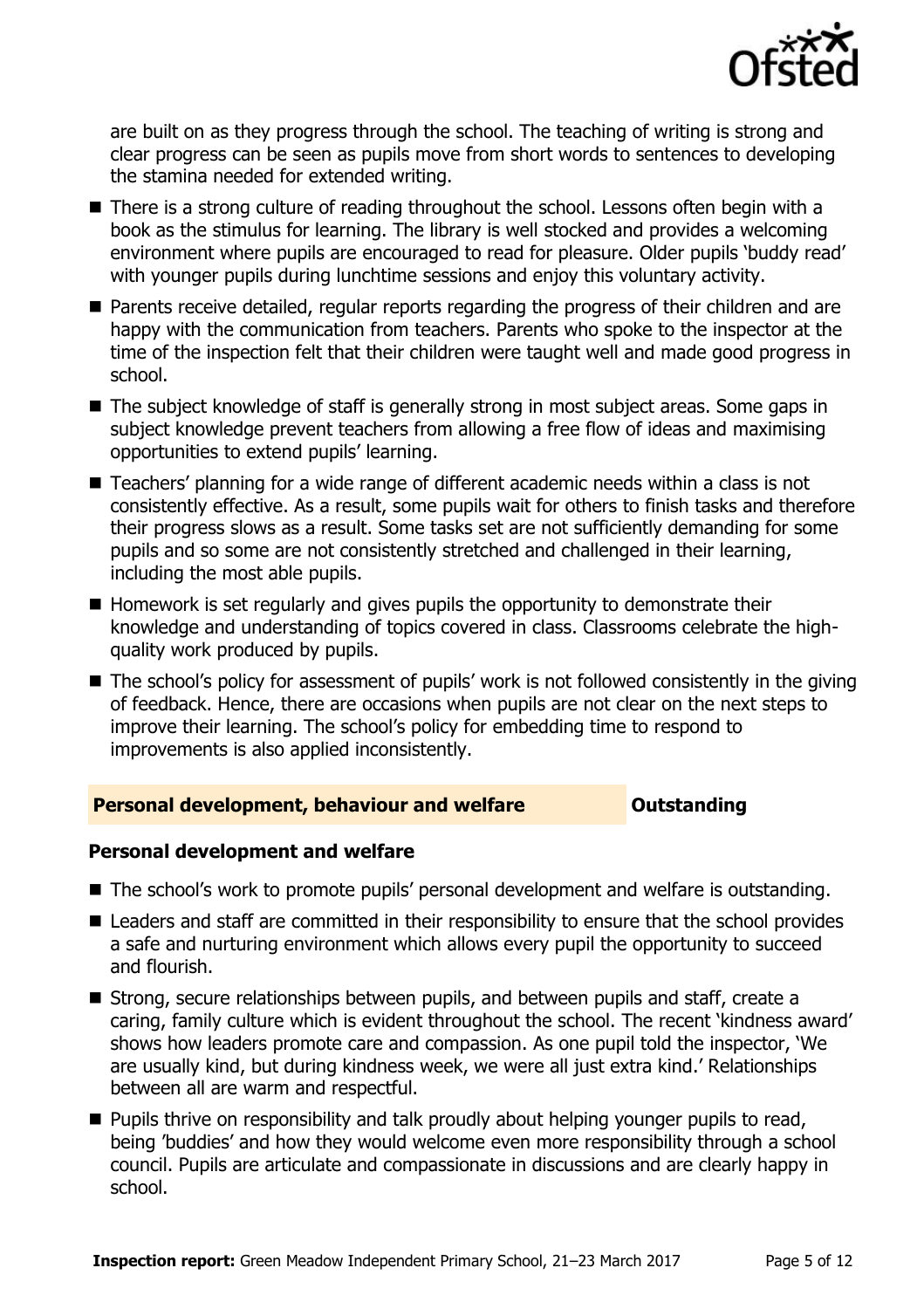

- $\blacksquare$  Pupils spoken with during the inspection were clear about bullying and that it did not happen at Green Meadow. They told the inspector that, on rare occasions when there were any friendship issues, staff were quick to resolve them effectively.
- **Pupils reported that they feel safe in school and are well taught how to keep themselves** safe, both personally and online. Pupils know about the risks posed by the internet and social media and are taught about road safety, stranger danger and healthy eating. All parents spoken with during the inspection are confident that their children are kept safe and are well looked after. All staff who responded to Ofsted's staff questionnaire also agree.
- Teachers ensure that pupils of all ages have an awareness of British values such as democracy, liberty, rule of law and respect for others. Pupils show an awareness of British and international politics and can articulately discuss issues.
- **Pupils are accepting of differences and can talk about other faiths and religions, saying** that 'everyone would be treated equally here'. Pupils show compassion to those less fortunate than themselves and are proud of the fundraising they have done to support local and national charities.

## **Behaviour**

- The behaviour of pupils is outstanding.
- **Pupils show positive attitudes to learning and are very proud of the school and their work.** From a variety of backgrounds and experiences, pupils develop here as confident, selfassured learners. They are self-disciplined and motivated to learn.
- Pupils' conduct around the school and during social time is exemplary. Pupils mix well together in and play as a cohesive group during snack- and lunchtimes. Pupils are polite and thoughtful in outdoor spaces and look out for younger pupils with a watchful and caring eye.
- No derogatory language or stereotypes were heard during the inspection and school logs show that this behaviour does not occur in Green Meadow. Pupils talk positively about the good behaviour of pupils and the inclusive nature of the school.
- **Pupils' positive attitudes to school are reflected in their good levels of attendance, which** represent enormous improvements for some pupils. The school works hard to make sure that any pupil who previously may not have attended school regularly now feels part of the learning community and enjoys coming to school. Parents cannot speak highly enough of the support that the school provides in this area and are grateful that their children are now happy to attend and learn.

#### **Outcomes for pupils Good**

- School records show that pupils achieve standards that are at or above those expected for their age in a broad range of subjects across all year groups. Evidence from pupils' work in lessons and scrutiny of workbooks shows that attainment is good in a range of subjects. This includes the achievements of the small number of pupils who have special educational needs and/or disabilities.
- Good progress is evident in pupils' work on literacy, where they are developing the skills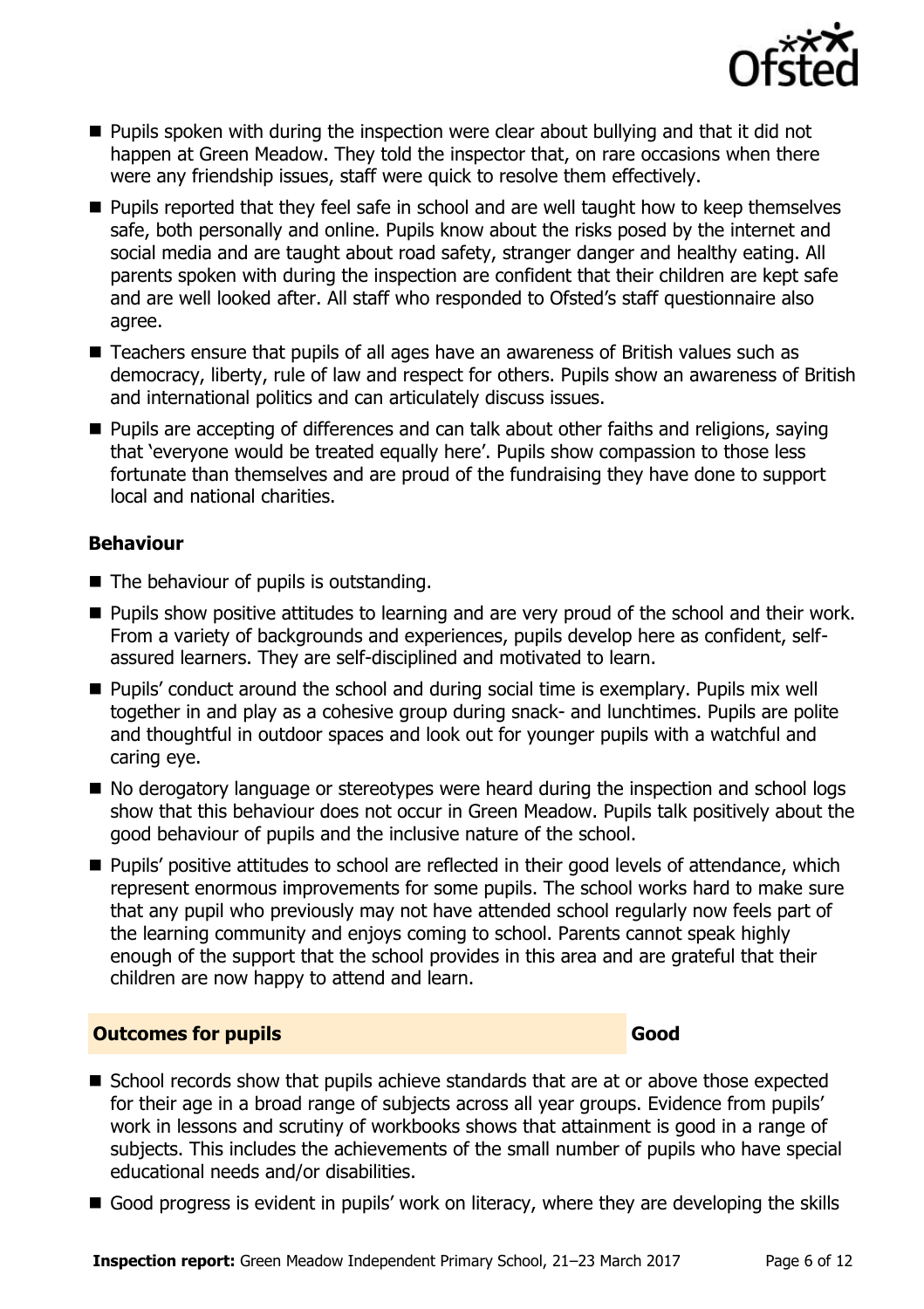

and stamina to write at length.

- Pupils' personal outcomes, such as improvements in self-esteem, confidence and attendance, are excellent. These result in pupils having high aspirations for their futures; for example, pupils told the inspector that they are considering careers in areas such as medicine, law, teaching and biophysics.
- While leaders track the attainment of pupils across the curriculum, leaders do not establish individual pupils' starting points. As a result, there are no secure baselines from which leaders can assess progress. It is therefore difficult for leaders to judge whether rates of progress for individuals are as rapid as they could be. Leaders have rightly identified this as an area for development.
- **Pupils read regularly and often. They practise speaking and communication skills across** the curriculum and their listening skills are well developed. Pupils develop an extensive and rich vocabulary and their verbal reasoning skills are strong. Written reasoning, for example in mathematics, is not as strongly developed.
- Achievement for the most able pupils is strong. Leaders are successful in preparing pupils for entrance examinations to independent grammar schools and ensure that pupils are prepared well for national curriculum tests if pupils are entered for them at the end of key stage 2.

#### **Early years provision Good Good**

- All areas of learning are covered effectively in early years.
- Children enter the early years with skills and knowledge typical for their age and stage of development in almost all areas of learning. Children make good progress in early years, and as a result, the proportion of children achieving a good level of development was in line with the national figure in 2016.
- Leadership of early years is strong and is focused on improving outcomes for all children so that children are well prepared for year 1. Leaders are knowledgeable, enthusiastic and meticulous in their tracking of children's achievements and progress.
- Teachers have a deep knowledge of individual children and this helps to ensure that their needs are well met. Teachers and teaching assistants regularly track the progress of children, quickly giving extra support to those who need it.
- There are very good relationships with parents and all parents are happy with the start their children get in early years at Green Meadow. Parents are regularly invited to contribute to their children's ongoing assessments and to take part in learning at home, for example by recording 'wow' moments for the school to celebrate with the child.
- The indoor learning environment is purposeful and supports effective learning. The Reception class is well resourced with materials, games, dressing-up clothes and many other activities to engage children in their learning. The outdoor space is similarly well developed and engages and stimulates the interests of children. This bright, vibrant and busy environment encourages children to extend their learning in all areas.
- Children are well behaved and follow instructions quickly. Children move around their indoor and outdoor areas sensibly and have a very positive attitude to learning. Occasionally, the level of purposeful learning taking place is reduced when children wait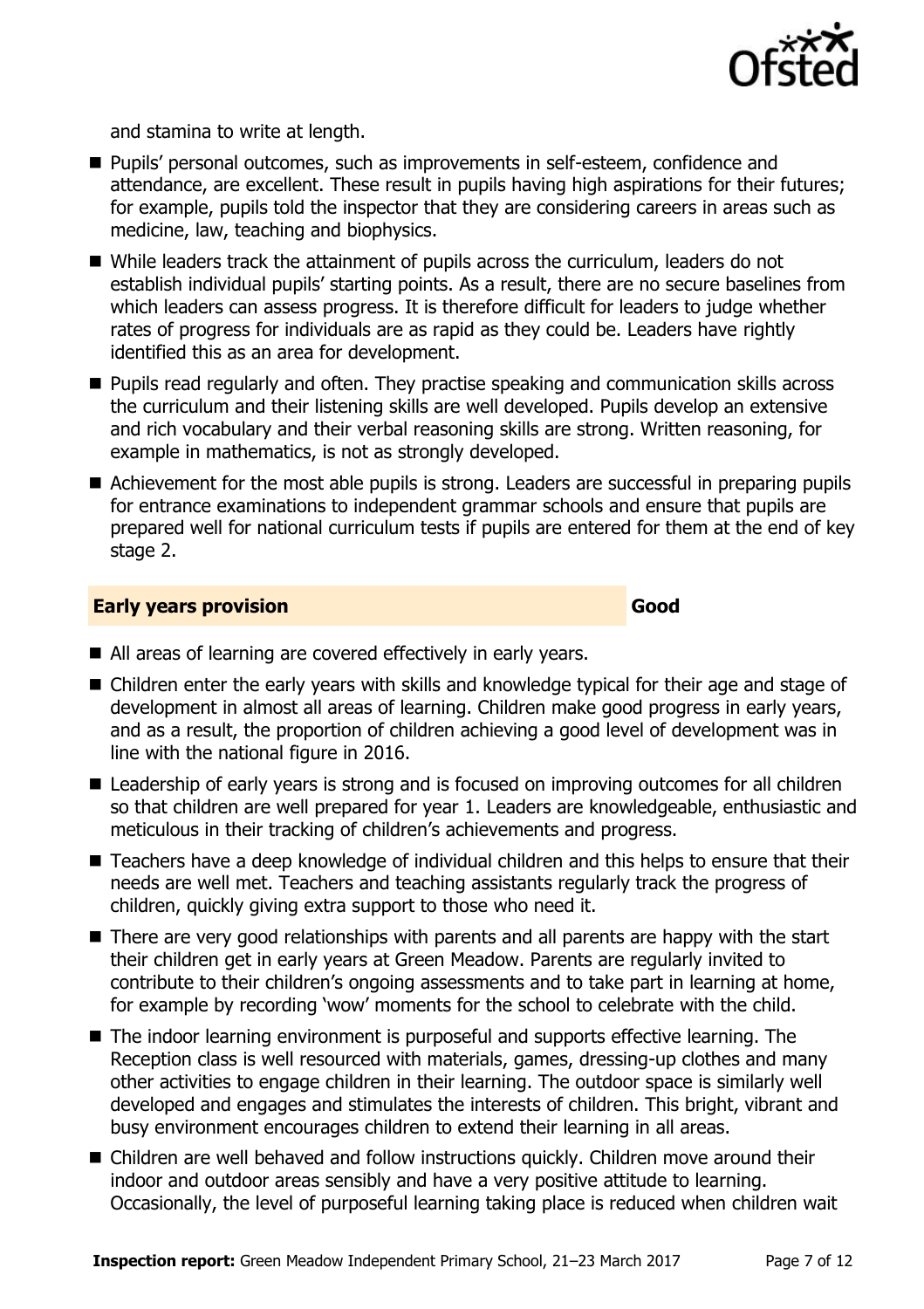

for others to finish a task. Some teaching is not always focused on moving on pupils as rapidly as possible.

- Good reinforcement of phonic skills and a wide range of available activities support children in becoming confident readers and writers. Children make good progress in reading and writing; for example, one child was writing only short words at the beginning of the academic year and is now writing sentences such as 'Winston took the chick to the farm'. Children are taught about punctuation and their handwriting practice prepares them well for year 1 and beyond.
- The positive and warm relationships between staff and children help the children to develop emotionally and socially. Children learn happily together or alongside their peers. As a result of these positive relationships, pupils develop high self-esteem and confidence.
- Leaders make sure that children are safe. Staff are trained in all aspects of safeguarding and welfare arrangements are strong. The early years provision meets all aspects of the independent school standards.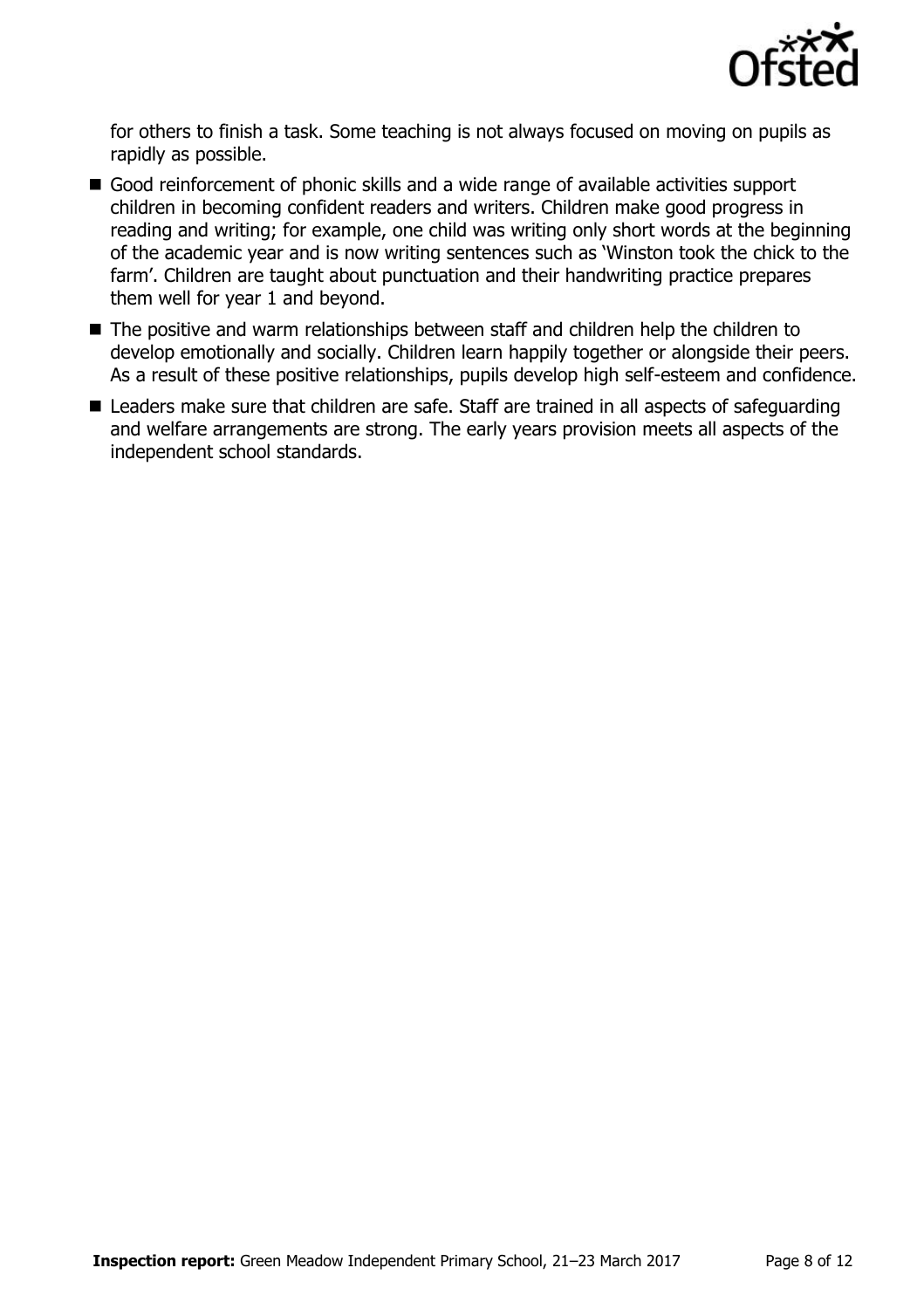

# **School details**

| Unique reference number        | 135998   |
|--------------------------------|----------|
| <b>DfE</b> registration number | 359/6011 |
| <b>Inspection number</b>       | 10026013 |

This inspection was carried out under section 109(1) and (2) of the Education and Skills Act 2008, the purpose of which is to advise the Secretary of State for Education about the school's suitability for continued registration as an independent school.

| Type of school                      | Other independent school                      |
|-------------------------------------|-----------------------------------------------|
| School category                     | Independent school                            |
| Age range of pupils                 | $4$ to $11$                                   |
| <b>Gender of pupils</b>             | Mixed                                         |
| Number of pupils on the school roll | 27                                            |
| Number of part-time pupils          | $\boldsymbol{0}$                              |
| Proprietor                          | Mrs Sandra Green                              |
| <b>Headteacher</b>                  | Mrs Sandra Green                              |
| Annual fees (day pupils)            | £3,750-4,950                                  |
| Telephone number                    | 01942 671138                                  |
| <b>Website</b>                      | www.greenmeadowindependentprimaryschool.co.uk |
| Email address                       | greenmeadowteachers@gmail.com                 |
| Date of previous inspection         | 26-28 February 2014                           |

#### **Information about this school**

- Green Meadow Independent Primary School is a small coeducational day school. It is located in a residential area of Lowton.
- The school provides a breakfast club, after-school club and holiday clubs for 51 weeks of the year. The clubs are run and staffed by the school.
- The school is in a purpose-built building which was opened in 2009.
- Green Meadow is registered for up to 168 pupils aged from three to 11 years. Children are taught in a Reception class, two key stage 1 classes and two key stage 2 classes.
- The school previously received a standard inspection from Ofsted in February 2014.
- The school now meets requirements on the publication of specified information on its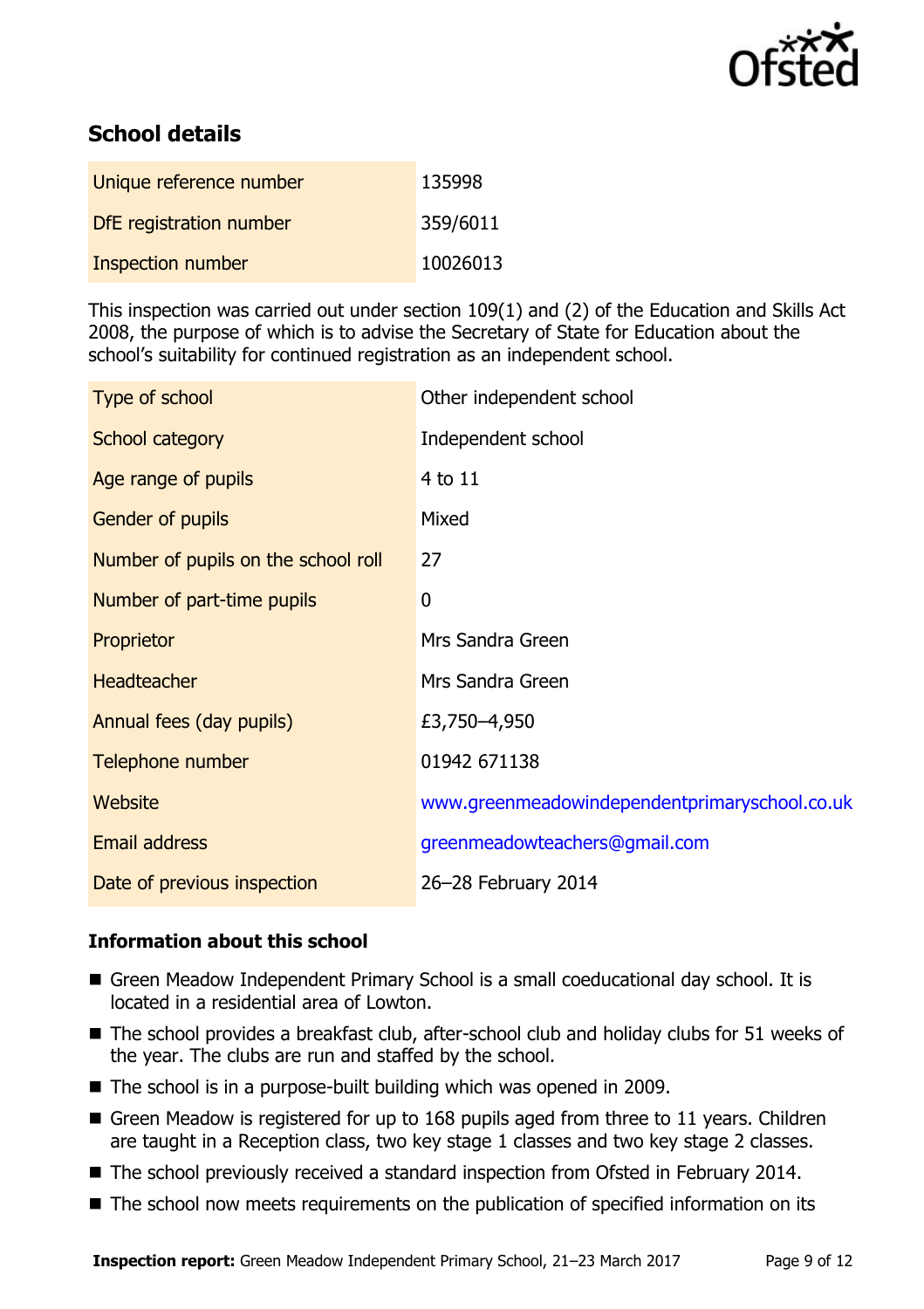

website.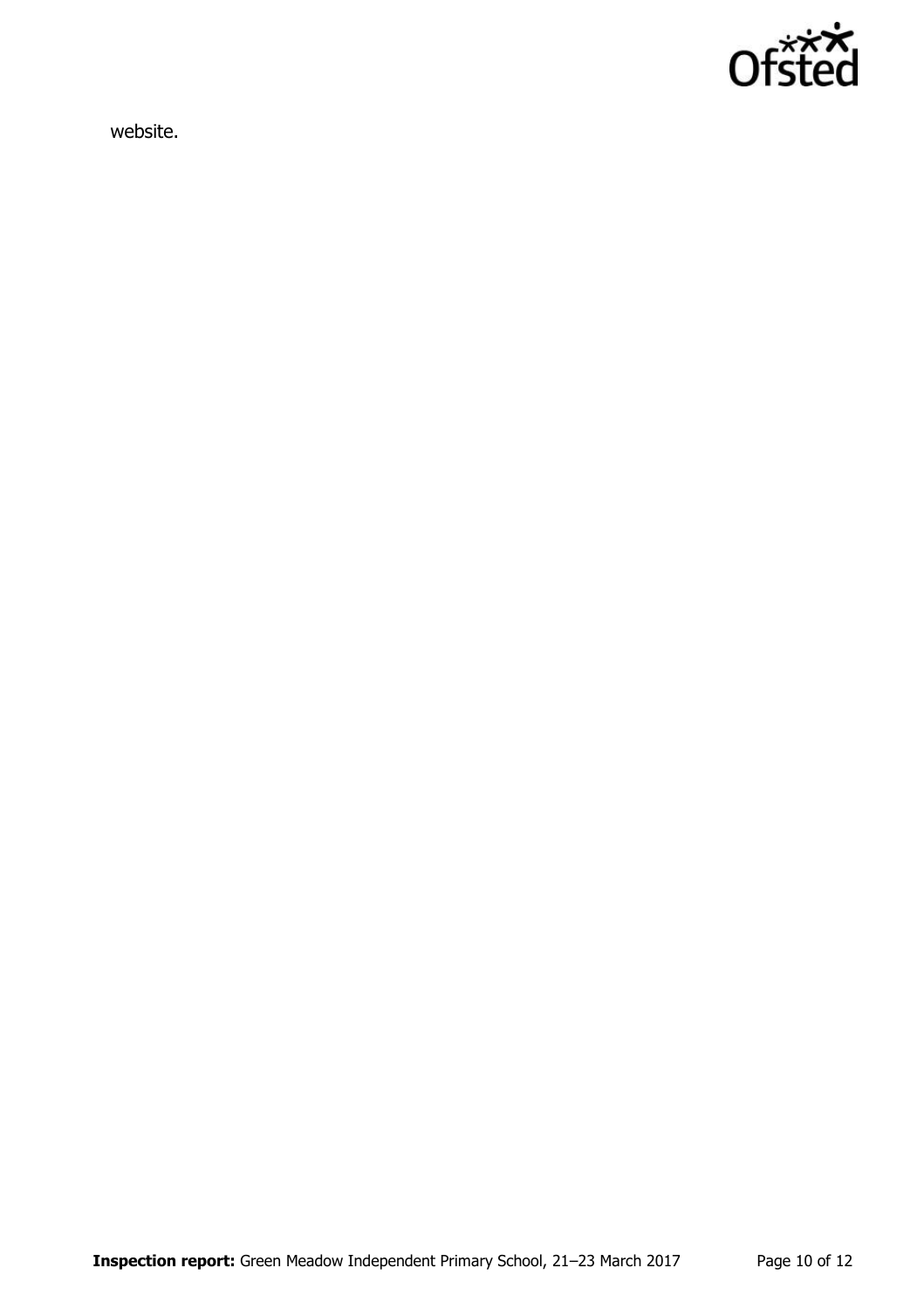

## **Information about this inspection**

- The inspector observed learning throughout the school.
- $\blacksquare$  The inspector met with pupils, both formally and informally, to listen to their views.
- Meetings were held with the headteacher/proprietor, other leaders and a group of parents.
- The inspector scrutinised a wide range of documentation that covered: information about pupils' attainment; the school's self-evaluation and its improvement plan; and records relating to teaching and learning, pupils' attendance and behaviour, and safeguarding of pupils.
- The inspector observed pupils at breaks, lunchtimes and in lessons. The inspector scrutinised pupils' work in lessons and looked at a sample of their books.
- The inspectors considered the views expressed by three parents via the free text facility on Parent View but there were insufficient responses to Ofsted's online survey, Parent View, for these to be taken into consideration. Inspectors took into account the six responses to a questionnaire for staff.
- The inspector checked the school's compliance with the appropriate regulations for independent schools.

#### **Inspection team**

Helen O'Neill, lead inspector **Her Majesty's Inspector**